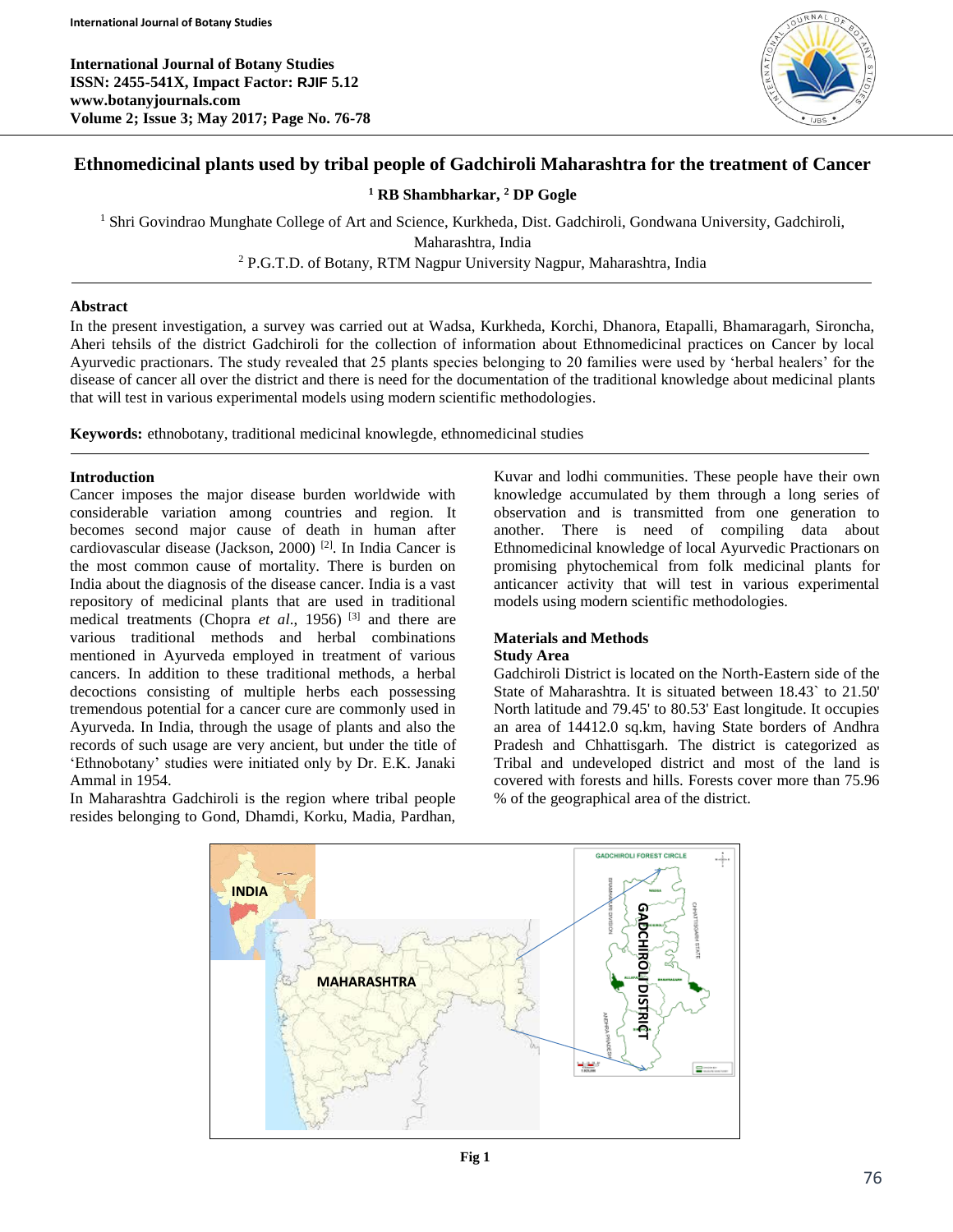In order to get traditional medicinal knowledge from tribal people of Gadchiroli district, field visits were given to different villages like Ekalpur, Jambali, Mahageo, Walad, Yerkadi, Deosara, Khamtada, Katalwada, Salagtola, Bodaldand, Joshitola, Kasari, Bortola, Chittur, Loha, Potri, Gorguda Vatara, Korepalli and Govalheti during January 2013 to January 2014. The approaches and methodologies for ethnobotanical work suggested by Jones  $(1941)$ <sup>[5]</sup>, Schultes  $(1960, 1962)$  [11, 12], Jain (1964, 1967, 1987, 1989) [6, 7, 8, 9], Bellany (1993)<sup>[4]</sup>, Chadwick and Marsh (1994)<sup>[13]</sup> and Martin (1995)  $[14]$  were followed in the present study. The information was documented involving field study by contacting and interviewing Vaidus, Ojhas for plants used to cure cancer.

### **Observation and Results**

25 Plant species belonging to 20 families had been using by various tribes for the treatment of cancer are mentioned in Table 1 with their common name, botanical name, and family and plant parts used.

| S.No.          | <b>Common name</b> | <b>Botanical Name</b>            | Family         | <b>Parts Used</b>      |
|----------------|--------------------|----------------------------------|----------------|------------------------|
|                | Indrayan           | Citrullus colocynthis L.         | Cucurbitaceae  | Root                   |
| $\overline{c}$ | Parad              | Kigelia pinnata DC.              | Bignoniaceae   | Root                   |
| 3              | Chitrak            | Plumbago zeylanica L.            | Plumbaginaceae | Whole plant            |
| 4              | Kanakchampa        | Plumeria acutifolia L.           | Apocynaceae    | Bark                   |
| 5              | Arandi             | Ricinus communis L.              | Euphorbiaceae  | Seeds                  |
| 6              | Kektad             | Agave veracruz L.                | Agavaceae      | Leaves                 |
| 7              | Durva              | Cynodon dactylon L.              | Poaceae        | Leaves                 |
| 8              | Kandvel            | Cissus quadrangularis L.         | Vitaceae       | Whole plant            |
| 9              | Moha               | Madhuka indica koen.             | Sapotaceae     | <b>Bark</b>            |
| 10             | Chikna             | Sida rhombifolia L.              | Malvaceae      | Roots                  |
| 11             | Jambhul            | Syzygium cumini L.               | Myrtaceae      | Bark                   |
| 12             | Katta              | Acacia catechu Willd.            | Fabaceae       | <b>Bark</b>            |
| 13             | Bel                | Aegle marmelos L.                | Rutaceae,      | Leaves                 |
| 14             | Hivar              | Acacia leucopolia L.             | Fabaceae       | Swollen part on stem   |
| 15             | Palas              | Butea monosperma L.              | Fabaceae       | Swollen part on Rachis |
| 16             | Jamb               | Psidium guajava L.               | Myrtaceae      | Leaves                 |
| 17             | Arandi             | Ricinus communis L.              | Euphorbiaceae  | Leaves                 |
| 18             | Chikna             | Sida acuta L.                    | Malvaceae      | Whole plant            |
| 19             | Hirda              | Terminalia chebula (Gaertn) Retz | Combretaceae   | Fruit                  |
| 20             | Behra              | Chloroxylon swietenia DC         | Rutaceae       | <b>Bark</b>            |
| 21             | Salai              | Boswellia serrata                | Burseraceae    | <b>Bark</b>            |
| 22             | Kamuni             | Solanum nigrum                   | Solanaceae     | Fruit                  |
| 23             | Khadya nag         | Gloriosa superba L.              | Liliaceae      | Seeds                  |
| 24             | Audumbur           | Ficus Glomerata                  | Moraceae       | Roots                  |
| 25             | Pundlik            | Thespesia populnea,              | Malvaceae      | Seeds                  |

**Table 1:** Showing Plants used by the tribal people for cure of the disease cancer

## **Discussion and Conclusion**

The people of the region have lots of remedies by their own to cure various diseases. Present work was felt interesting and knowledgeable as well as very significant in cancer therapy because more than 10 new anticancerous plants were investigated. This study is really helpful for the well-being of mankind and support the physicians and researchers to utilize these plant sources for an effective cancer treatment. There are various plants products which has been already recorded as medicine for cancer like product from *Catharanthus Roseous* (Starling, 1976) [16] and from *Taxus Brevifolia* (Wani et al., 1971)<sup>[15]</sup> etc but number of deaths still occur due to cancer are still not minimize.

Present investigation revealed the information from Adivasi people about most dangerous health problems cancer. It provides basic knowledge to Researchers and scientist who work on cancer.

#### **Acknowledgement**

Authors are thankful to Dr. Satish Gogulwar Founder of NGO "Amhi Amchya Arogyasathi Kurkheda" for Valuable guidance and help. Authors are also thankful to Dhammdip Gaikwad (Doing research at Central University Gujrat) & Nitin Zade (doing research at TISS Mumbai) from Mahagao Teh Aheri and for aquainted us with local people of Aheri & Allapalli. Authors are again thankful to Dr. V.N. Kahalkar, Department of Botany, Mahatma Gandhi College, Armori for identification of Plants.

#### **Reference**

- 1. Singh JS, Raghubanshi AS, Varshney CK. Integrated biodiversity research in India. *Curr Sci*. 1994; 66(70):109.
- 2. Jackson BG. Mechanism based target identifcation and drug discovery in cancer research. *Science*. 2000; 1969:287
- 3. Chopra RN, Nayar SL, Chopra IC. In Glossary of Indian medicinal plants, Council of Scientific and Industrial Research. New Delhi. 1956; 1:197.
- 4. Bellany B. Ethnobiology-Expedition Field Techniques. Expedition Advisory Centre, Royal Geographical Society, London. 1993.
- 5. Jones VH. The nature and status of Ethnobotany. *Chron. Bot.* 1941; 6:219-221.
- 6. Jain SK. The role of a botanist in folklore research. *Folklore,* 1964; 5:145-150.
- 7. Jain SK. Ethnobotany: Its scope and study. *Ind. Mus. Bull*. 1967; 2:39-43.